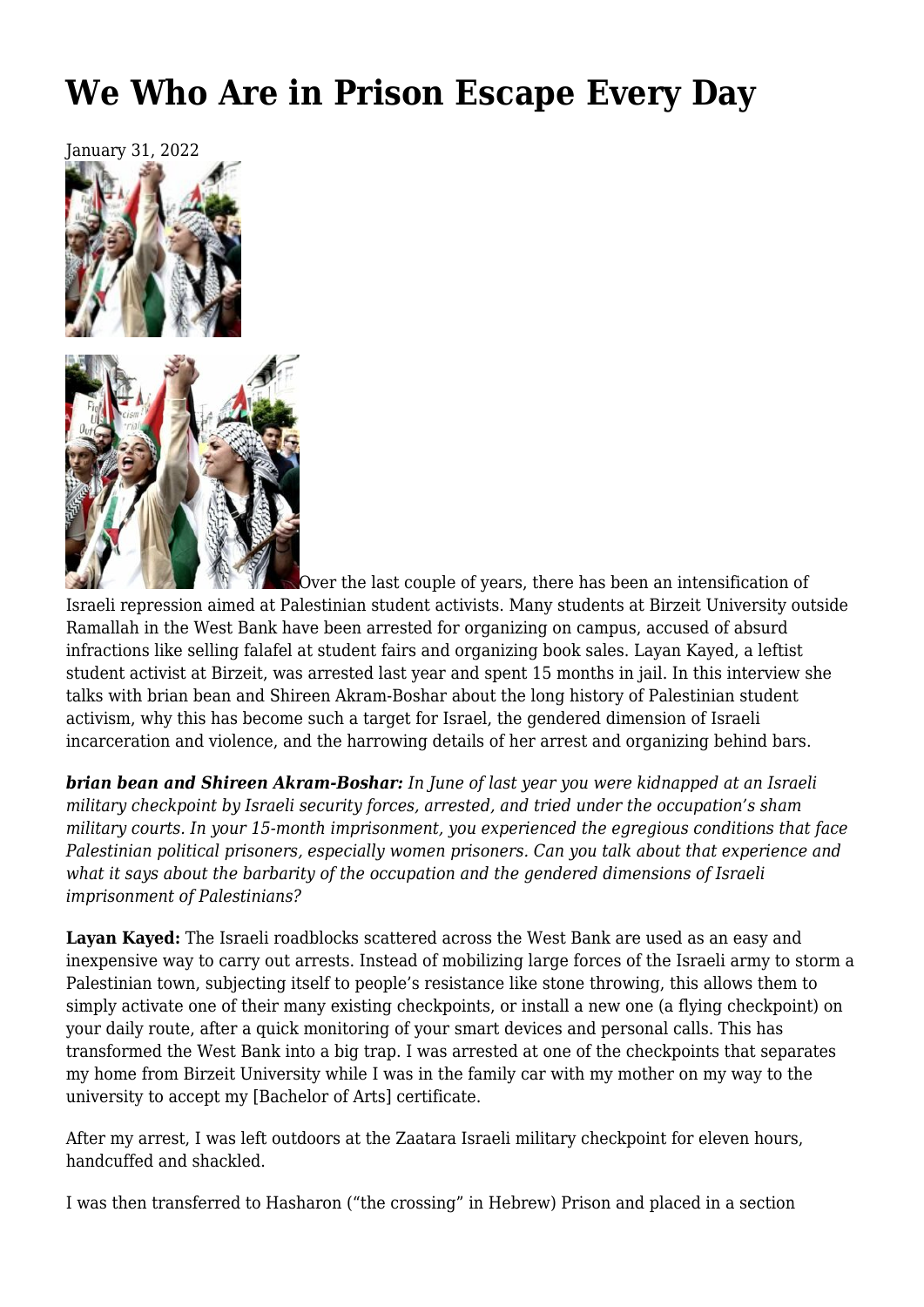dedicated to isolating Israeli criminal prisoners. During this time, I was moved between two solitary confinement cells. One never received any sunshine and was fully monitored by security cameras around the clock. In this "crossing" I was subjected to sexual insults, constant swearing, and verbal abuse from the Israeli male criminal inmates, under the watch of the Israeli guards who did not intervene. Instead, some of the guards who spoke Arabic came to tell me that I should pay more attention to my "honor" (code for my virginity), in a manipulative attempt to make me feel that this situation is an issue of my "reputation." These are the same guards who routinely invade our privacy as women political prisoners and check our cells every half an hour while we sleep at night, and enter them without notification or permission to perform searches and other invading practices.

This was not the only time the jailors tried to use the concept of "honor." In one of the interrogation sessions, while charging me with "organizing camps" for the members of Al Qutub, the student arm of the PFLP (Popular Front for the Liberation of Palestine), the detective asked me, "What will people say about you when they know you were organizing mixed camps for both genders?"

Many of my female comrades were also subjected to similar attempts by the detectives to pressure them and extort them, using the concept of social disgraces and making them feel that the Palestinian society that they fight for will renounce them for their clothing choices or nose piercings. They also attempt to deceive us into thinking that the other Palestinian prisoners are also going to reject us, saying things like, "These political prisoners will force you into hijab and praying."

The colonizer-as-jailor always tries to make us believe that the enemy is our own society, not the Zionist colonization that is stealing our land.

After 17 days of isolation in Hasharon Prison, I was still in the same clothes. My clothes had started to loosen up due to the inedible and filthy prison food. I was later transferred in "al Bosta" to Al Damon prison. "Al Bosta" is the vehicle used to transfer political prisoners to their trial sessions and to hospitals; it is a small van that contains very tight cells painted in grey or black, with metal seats. It has one miniature window, which is covered in steel and perforated with small holes. We were handcuffed and thrown into these tight cells for the duration of the trip. Trips like these sometimes take more than 20 hours. The driver often deliberately drives recklessly, making constant sudden turns and stops to purposely injure us

Of the other women imprisoned, a number were arrested as minors and were given long sentences. These women lived their childhood and youth in prison. They have managed to complete their general school certificate [roughly equivalent to a U.S. high school diploma] and are now enrolled in university from prison. The majority of them were shot and injured during their arrest, denied proper medical care as a part of the prison's deliberate medical neglect. This is a form of daily torture; those who are severely sick are transferred to a [Ramle prison,](https://www.addameer.org/prisons/ramleh-prison-clinic) lacking life's minimum necessities and often shackled to their beds. The medical care offered is extremely poor and has led to the death of several prisoners, many of whose bodies are still being held by Israel.

*bb/SA-B: The pretext of your arrest was your involvement in student politics at Birzeit University (in the West Bank), where you are a student. Why were you targeted? What is the context for the increasing Israeli repression of Palestinian student activity and the violations of the basic semblance of political free expression, association, and organization of student union that it represents? Why does student politics make Israel feel so threatened?*

**LK:** The Palestinian student movement has always been a lever for the Palestinian national struggle. Historically, the General Union of Palestinian Students was the nucleus of the Palestine Liberation Organization (PLO). Student organizations inside the occupied territories were in turn an essential and active component of both the First and Second Intifadas.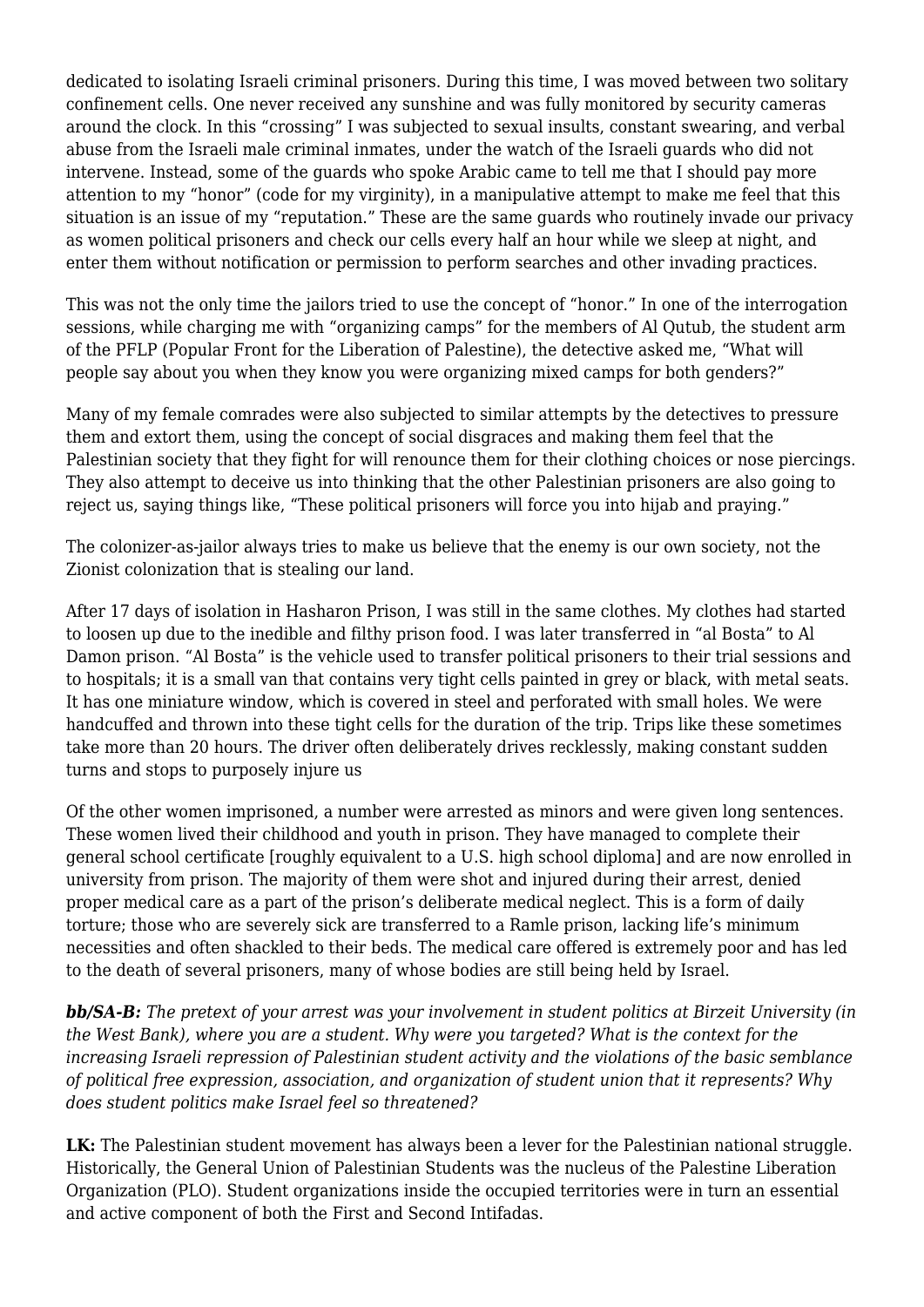However, there are two dangerous turns that affected the student movement:

First, with the signing of the Oslo Accords there was a major shift in the work of the committees in the occupied territories. The newly formed Palestinian Authority—with its political and social project—tried to transform these popular structures into civil society institutions within a statebuilding project, as opposed to a liberation project, which created real challenges for continuing grassroots mobilization.

Second, the internal Palestinian division between Fatah and Hamas—the Palestinian Authority and its ruling party, Fatah, took control of the West Bank, while Hamas took control of the Gaza Strip—has further hindered freedom and democracy, which by nature affected universities.

Birzeit University is the only Palestinian university that still holds student council elections every year, which means its student movement is politically active. Moreover, its proximity to Ramallah, the administrative capital of the Palestinian Authority, gives it a central political influence, all the while preserving the campus as a safe space of political freedom for parties, particularly as the spaces for political freedom have shrunk in the West Bank.

All these factors pushed the student movement to resist the expected outcomes of political life under the Oslo authority and go beyond the "new Palestinian" project, with its core idea of individual salvation. The student movement also resisted the colonizer's desire for stability in the West Bank by not becoming a dead political front. It also managed to rise above, to a lesser extent, Palestinian internal political divisions.

The student movement has been able to build a common base of political resistance against colonialism, derived from the shared belief in the rights of the Palestinian people as an indigenous colonialized people. Therefore, Birzeit University has witnessed a continuous movement represented by sit-ins and protests that focus on contact points with the Israeli occupier. $^{\rm 1}$  It links the university to the key Palestinian issues, including that of the martyrs, political prisoners, and the fight against settlements. Through it all, Birzeit University's political arena has been able to build a model for progressive Palestinian groups that are educated and involved in politics and resistance.

Birzeit University is famous for its voluntary work committees. For example, thousands of students annually volunteer to harvest olives on endangered lands threatened with confiscation.

Birzeit University students have also paid the ultimate price for their political activity, including recently the martyr Fadi Wahsha, who was martyred in the events of Saif al-Quds.<sup>2</sup>

All of these manifestations threaten the project of a "stable West Bank" under occupation, and this is why we face the constant threat to the student movement. The colonizer wants to ensure that this model of resistance is not generalized widely among Palestinians and works to break the current activist students from carrying on the struggle beyond their university years.

For Israeli colonialism, mass arrests are not enough; they have stormed the university campus a number of times, carried out arrests from inside the buildings' corridors and in front of the student council building, and arrested the head of the student council, Omar Kiswani, on March 7, 2018, by undercover forces. Israel also issues ban orders for student activists from entering the campus.

Intimidation is also carried out through official summons and threatening calls, not only to student activists but to the general body of students, in order to demoralize them from joining the student movement.

Most importantly, Israeli colonialism is increasing pressure on the university—citing the presence of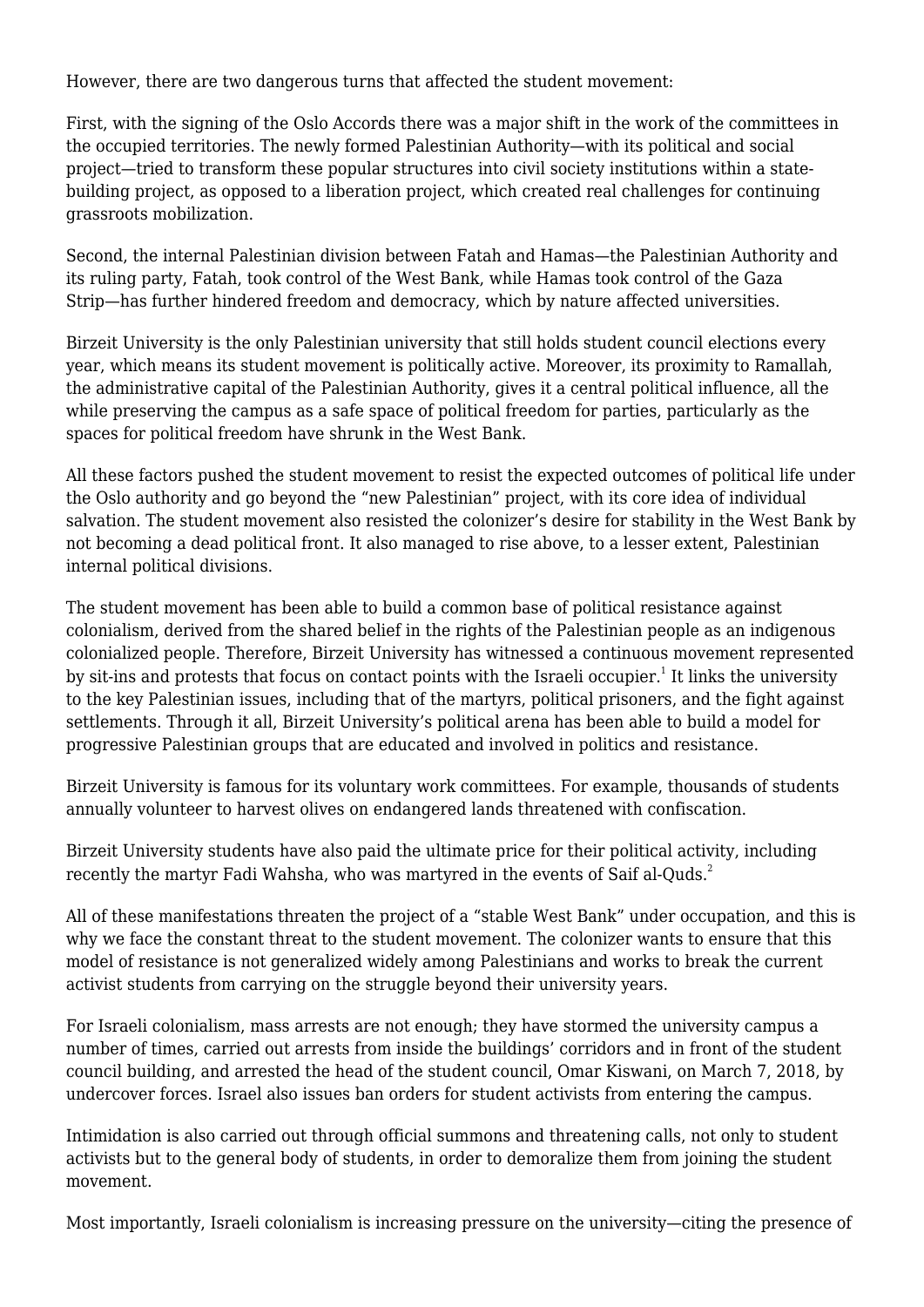the student movement—by launching a campaign targeting benefactor countries and institutions with the goal of defunding Birzeit University.

*bb/SA-B: While Israel has arrested student activists of various stripes, Al Qutub (the Progressive Democratic Student Pole)—the leftist student group you are involved in—is prohibited as an "unlawful association" by the Israeli occupation, despite having no history of involvement in military activity. Can you talk about the activities and politics of the left in the student movement?*

LK: We at Al Qutub adopt the political vision of the PFLP and its main slogan, "liberating the land and the people." Our union vision, however, was inspired by the slogan of the General Union of Tunisian Students: "A popular university, democratic education, and national/patriotic culture."

### **A Popular University**

The struggle for a popular university is divided into two parts. The first has a political aspect related to the Palestinian Authority's (PA) annual budget. We mobilize to increase the budget for higher education, which usually does not exceed 2 percent of the general budget, while more than 40 percent of the PA's budget is allocated to the security sector. Ironically, all of these "security" agencies align themselves with the Israeli aggression during any raids of Palestinian cities and in arresting whomever they want. This lavish spending is only observed in the suppression of peaceful Palestinian marches demanding freedom and democracy, like those recently held in the West Bank on the heels of the horrific killing of the activist Nizar Banat. I was in prison at that time, but many of my comrades told me about a list circulated to all PA security agencies, containing the names of our comrades, with the order to beat them even if on the university campus.

The struggle in its second part is one we have inside the university itself.

We fight against the privatization of university facilities. Every year, the university campus witnesses strikes and sit-ins organized by the student movement and the workers union to push back against privatization. Al Qutub organizes around establishing alternative models, like an alternative cafeteria and an alternative printing shop that sells photocopied books—which the university does not provide despite their inaccessible high prices.

Al Qutub also works to end the class discrimination policies at the university and for universal free education. We seek to pressure the university to decline any kind of conditional financial grants from international or local funders, against external dictates to educational programs, and to reject naming buildings after Palestinian capitalists and to name them instead after fellow students who were martyred.

#### **Democratic Education**

At Al Qutub, we strive to achieve a democratic education and fight for the democracy of the educational institution. We fight for its democracy by presenting university decisions for discussion and then bringing them to a vote by students and their representatives in the student council, opening a dialogue between the university administration and students about university policies and directions and participating in university decision-making.

The democracy we speak of cannot exist without establishing the independence of the democratic process, its independence from all sorts of interventions, from PA security agencies as well as from the reactionary tribal and regional structures. Democracy is impossible without ensuring the freedom of unionization and political expression of Palestinians. In addition to Israeli repression, the PA routinely arrests student activists. Several years ago we discovered that we could not print a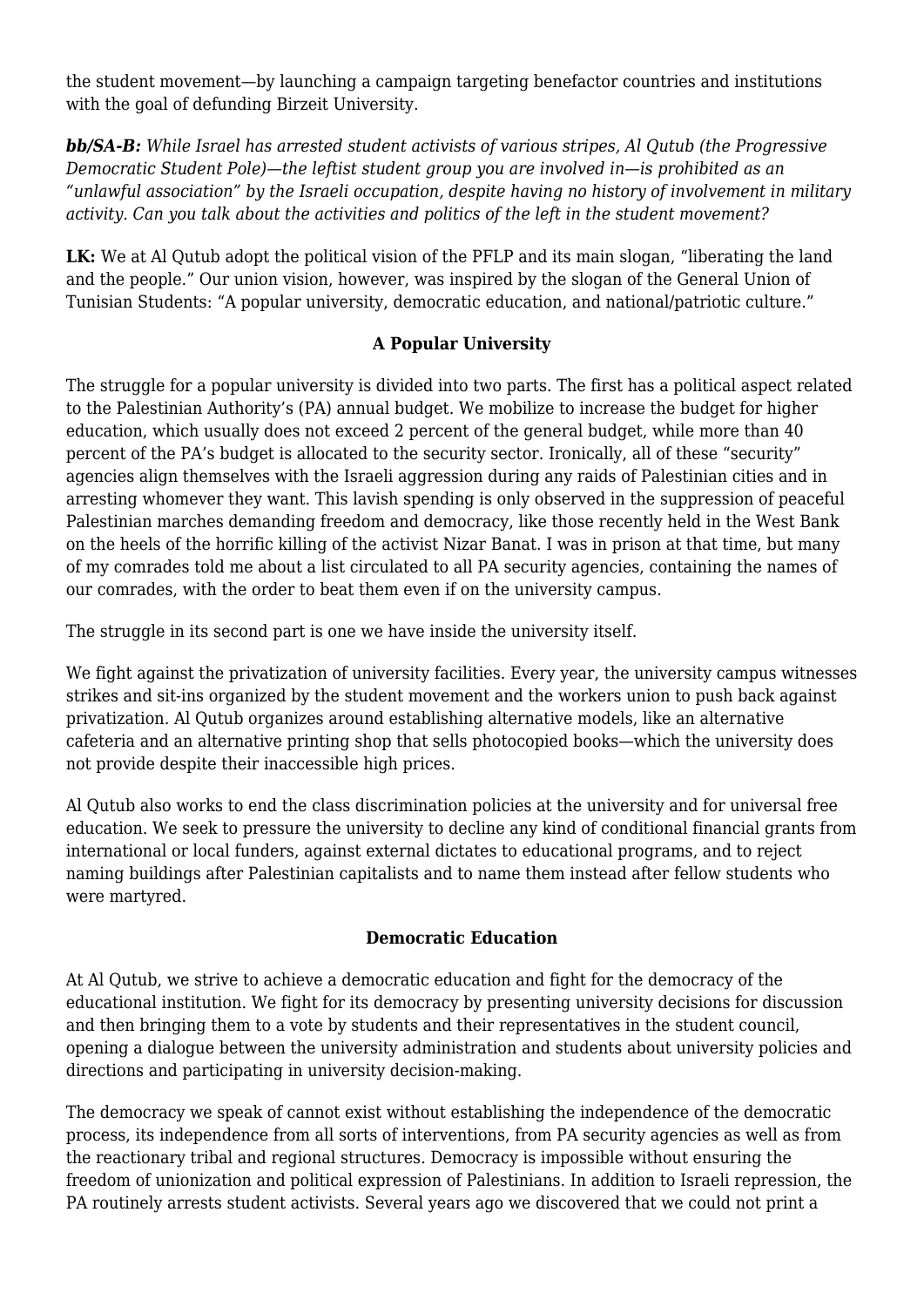single paper in any printing shops in Ramallah due to orders from the security agencies. And for years now, many of us, and our parents, have been summoned for a "cup of coffee," the intelligence services' code for interrogation, as part of their intimidation tactics.

The democracy we believe in is not separate from social justice or gender equality. Democracy must first work according to these values and strive to achieve them.

## **National/Patriotic Culture**

We set out to see education as a liberating process. For us it is not just about the quality of education and the university's position within international rankings but rather whether we can use our academic knowledge to change our reality and assist in our liberation from colonialism.

Currently, all our colleges have adopted international curricula without answering the questions of our Palestinian reality and our liberation project.

Therefore, we fought to institute a course on "the Palestinian cause" as a university requirement, after it was removed in 1993 following the Oslo Accords. It was reinstituted, as a result of our struggle, in 2013. Likewise, we mobilized to start a course centered on political prisoners, which was recently approved.

Our struggle is not limited to the university curricula. We also face a constant struggle to keep the university and its campus as an independent national center. We fought against hosting institutions and companies that acknowledge Israel or have links with it. The same goes for representatives of imperialist countries or Arab reactionaries. We increasingly find ourselves radicalized, for example, on employment day, an event by the university. We resorted to smashing the booths of some companies like Rawabi, Asal, and Axlet.<sup>3</sup>

Outside the university, we are part of the Palestinian national liberation project, and part of a progressive social movement, fighting and demonstrating in the center of the cities, demanding the PA to lift the sanctions on Gaza, retribution for Nizar Banat, and rejecting the trial of the martyr Basil al-Araj.<sup>4</sup>

We are always present in every clash with the colonizer, on all contact points in front of the Ofer military court and in the Beit El settlement with the other students of our university, our movement, and our unions.

*bb/SA-B: The organizing of Palestinian political prisoners has always had a special position in the national liberation struggle. This dynamic was expressed again by the inspiring prison break from Gilboa Prison over the summer and the launch of a new prisoners' hunger strike in mid-September. In this history, the organizing of women prisoners is often not talked about. Can you talk about women organizing behind bars?*

**LK:** Imprisonment is an intensification of the reality of oppression and colonization, its power relations, and reveals what is out of sight.

In prison, just as in life, you get used to oppression, despite its bitterness, and occasionally you forget the possibility of another world, one that is shaped by the will of resistance.

In those times, only the will of the powerful seems to exist.

On June 9 this year, we were woken up by the jailers at five in the morning for the "head-count," but this was not the count's usual time. After a while, we realized that six prisoners had escaped. The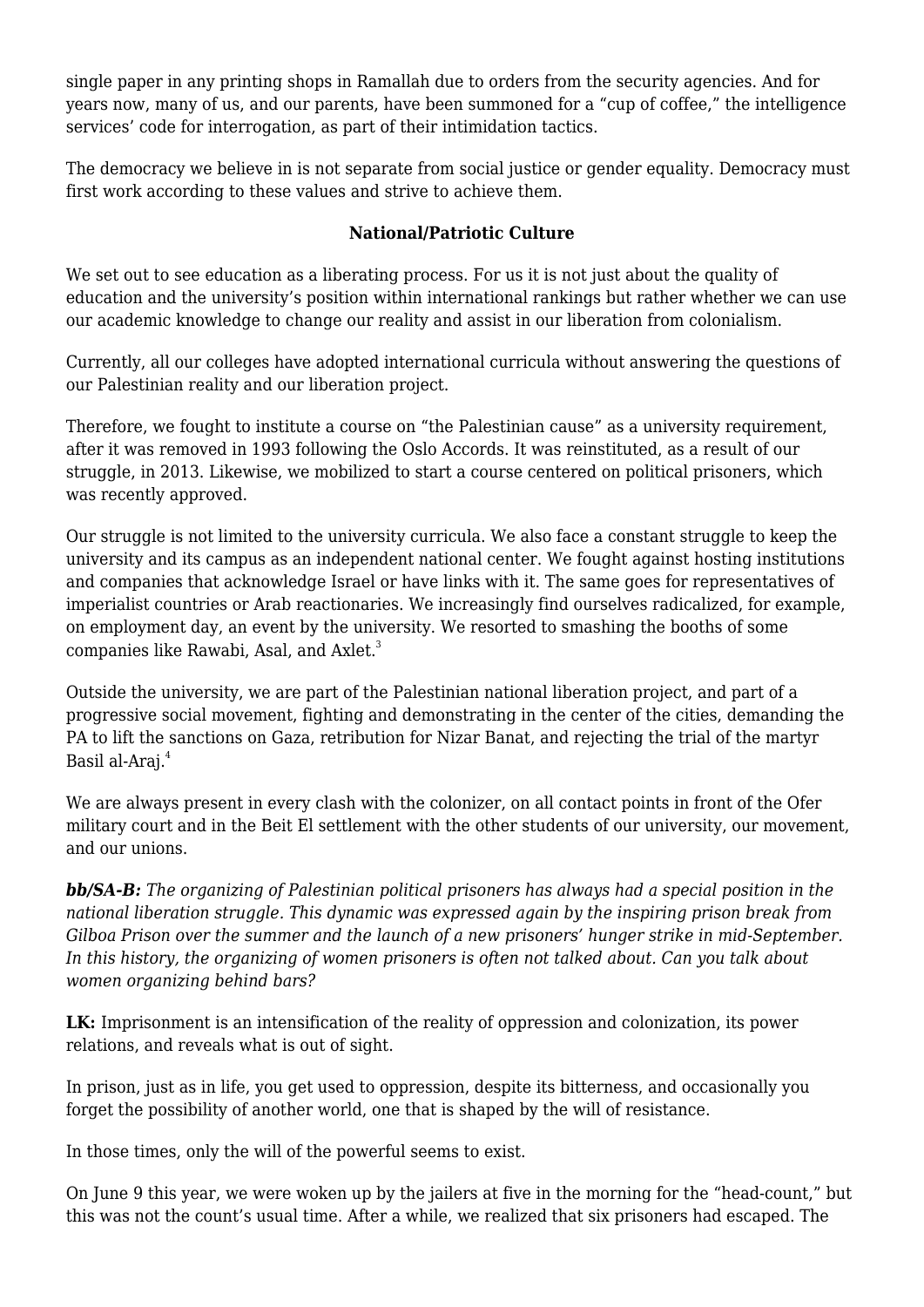female prisoners began circulating the news through closed doors. I was the one standing by the door at the time, so I conveyed the news to my comrades in the room, who were drowsy and said they must be Israeli criminal prisoners. I don't know where that reaction came from, the strange conviction that they weren't political prisoners like us who managed to escape.

But those who managed to escape were indeed political prisoners like us from our own, from the villages and towns we know well. The Israeli media began to blame the prison administration, which "gives the prisoners enough freedom, enabling them to escape" and started talking about the crumbs of life we had as "privileges from the prison administration."

As for us, these events helped us realize that life in prison deserves nothing but escape and that this reality must be overcome and resisted, but most crucially, that we are still able to resist.

We who are in prison escape every day, perhaps not by digging a tunnel, but by reshaping the prison, the prison that the enemy designed as a coffin for us, we turn it into a place of life and change.

Political prisoners do not consider themselves isolated from the Palestinian people's struggle, and they do not wait for support from outside, as much as they exchange support and backing from broader Palestinian society.

Political prisoners have always played an important role in the Palestinian cause. They have undertaken many initiatives to end the political division and worked to educate generations of young men and women who were imprisoned and produced many important writings, academic and otherwise. They offered hope, with every escape and act of defiance.

Palestinian women prisoners have been a component of the Palestinian political movement, from the beginning of the contemporary resistance. Women political prisoners have participated in the general hunger strikes. The most recent of these was the strike of Islamic Jihad prisoners in rejection of the measures taken against them after the escape of the six prisoners. Three female prisoners went on this hunger strike. Women prisoners also went on individual strikes in rejection of the administrative detention policy, the last of which was the now-liberated prisoner Heba Al-Labadi.

Life inside the women's prison is organized and managed by the women political prisoners themselves. There is a library committee, for example, as one of the prison rooms was converted into a library. There is a cultural committee, which issues a magazine for the writings of female prisoners and prepares courses, like languages courses, as well as organizing cultural events and competitions. There is a special committee for the management of the canteen, which studies the needs of the women's section and purchases the required items from the shared general account, which everyone contributes to.

We have a representative and a deputy representative in charge of conveying our demands and rights in front of the prison administration. There are also a number of women prisoners deputized to distribute food and clean the facilities we use. Moreover, there is a special education committee, where female prisoners learn and earn their secondary school degree inside the prison. Recently we started providing university education in the prison. These structures are flexible.

The experience of the women prisoners is slightly different from that of the men, due to the comparatively small number of women prisoners. Most of the women were liberated in prisoner exchange deals with Israel, which in a way disrupted the accumulated experience of organizing within. The most recent Gilad Shalit exchange did not include Palestinian women prisoners from cities occupied in 1948, so Lina Al-Jarbouni remained alone in prison.<sup>5</sup> Through her, and those who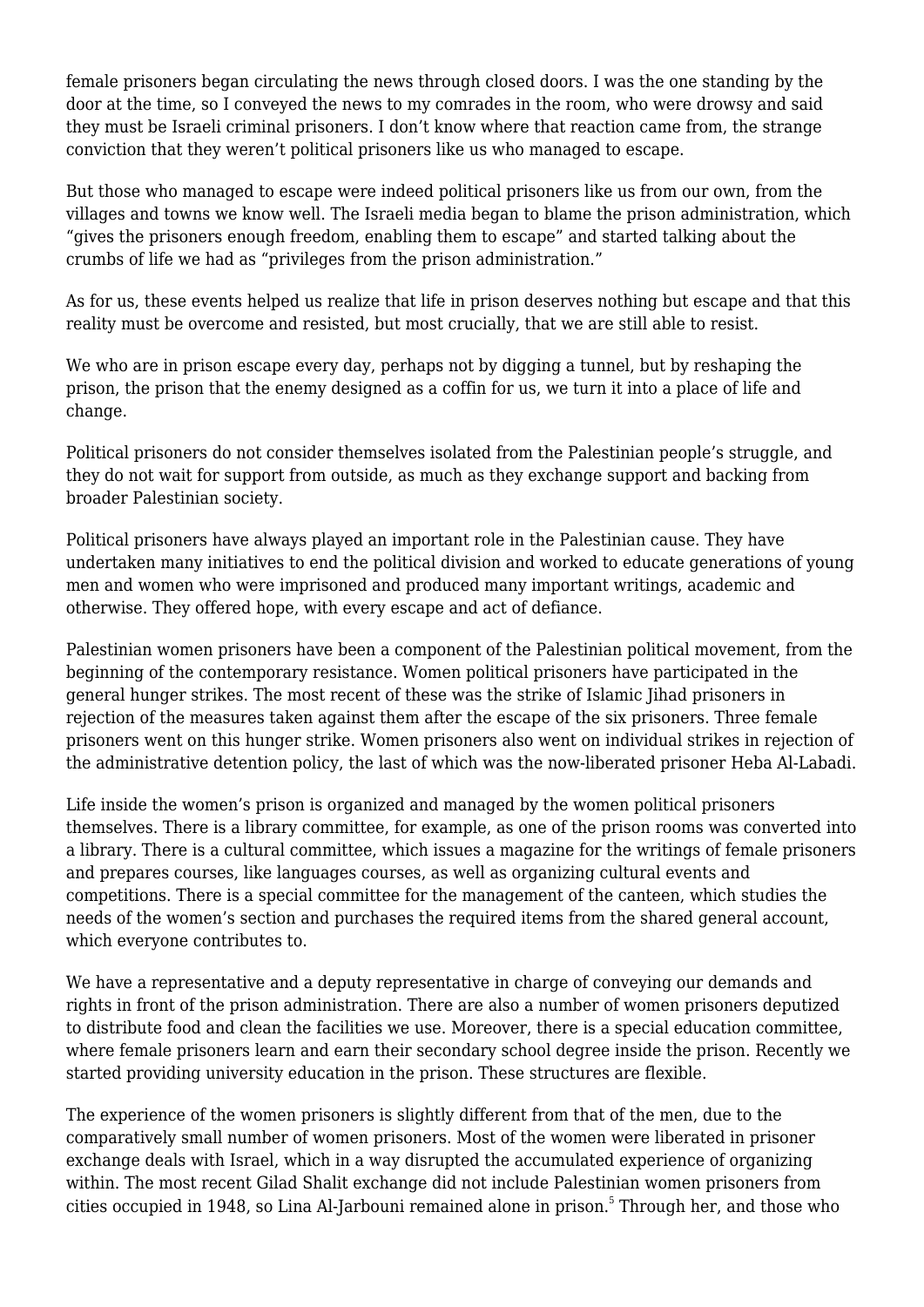were re-arrested later, some of this accumulated experience and structure was transferred to the new generation of female prisoners. This loss of accumulated organizing experience meant that we lost many previously earned rights, most notably the means of communication among the women prisoners; this was increasingly felt during the complete ban on visitation under the pretext of Covid.

There is an important dimension to the women's struggle in prisoners in that it presents a challenge to the social system and showcases models of feminist resistance, parallel with the national struggle.

*bb/SA-B: On October 22, Israel declared six more Palestinian human rights organizations as terrorist organizations. This includes some of the oldest Palestinian human rights organizations (Al-Haq) and notably Addameer Prison Support, which provides a large section of the legal support that Palestinians like yourself utilize when under threat of apartheid military courts. What is the significance of this increased repression, and what challenges does it raise?*

**LK:** The essence of the Zionist existence is the colonial settlement-substitution project. This project is based on the mass extermination and expulsion of the indigenous people. The Zionist project sees Palestinians only as an enemy, whose existence must be eliminated, their ability to resist—in all its forms—paralyzed, until they completely disappear. For the origin myth of their colonial project of "a land without a people" to be consistent with itself, any other narrative must be erased, you as a colonized must be killed silently, as if you had never been. Therefore documenting their crimes becomes a crime, and defending a detainee is something that condemns the defenders.

In 2016, the Zionist Knesset passed a law to "combat terrorism" that set the precedent for the current repression. $^6$  The danger of this law isn't just the criminalization of these organizations by classification of being "terrorist," nor is it even the ease with which public and student institutions have been criminalized. Rather, its true danger is reflected in the attempt to separate these organizations from their popular incubator on one hand and isolate them from the world and international organizations.

The law not only criminalizes members of these targeted organizations, but also anyone who dares to provide services or support, even if merely offering moral support. To even praise one of these organizations or attend an event they organized is enough to get you arrested. The classification of organizations as terrorist makes even spending time in the corridors of your university campus dangerous. Once an Israeli district officer called and threatened a young freshman at Birzeit University because he had participated in a lottery organized by one of the student groups and had won a laptop.

These laws are an attempt by the colonizer to raise the cost and risk of struggle and of resistance. Now, being arrested for being an activist or a supporter, you can face a travel ban or you may discover that many international organizations will dismiss you if you try to work for them or [you may] get fired if you are already an employee, and many other costs. The sole task is to make the Palestinians ask themselves, what is the great price for a small act of solidarity or for your support to someone else's act? The occupation once arrested a whole bus carrying male and female students from Birzeit University on their way to visit the family home of the prisoner Montaser Shalabi, after it was demolished by the army. Many of the students were indicted just for visiting the families of prisoners and martyrs.

With the criminalization of institutions, being an employee has become a crime. For example, Shatha Odeh—who is 60 years old—is being prosecuted because she continued to work in the Federation of Health Work Committees despite its closure by Israel.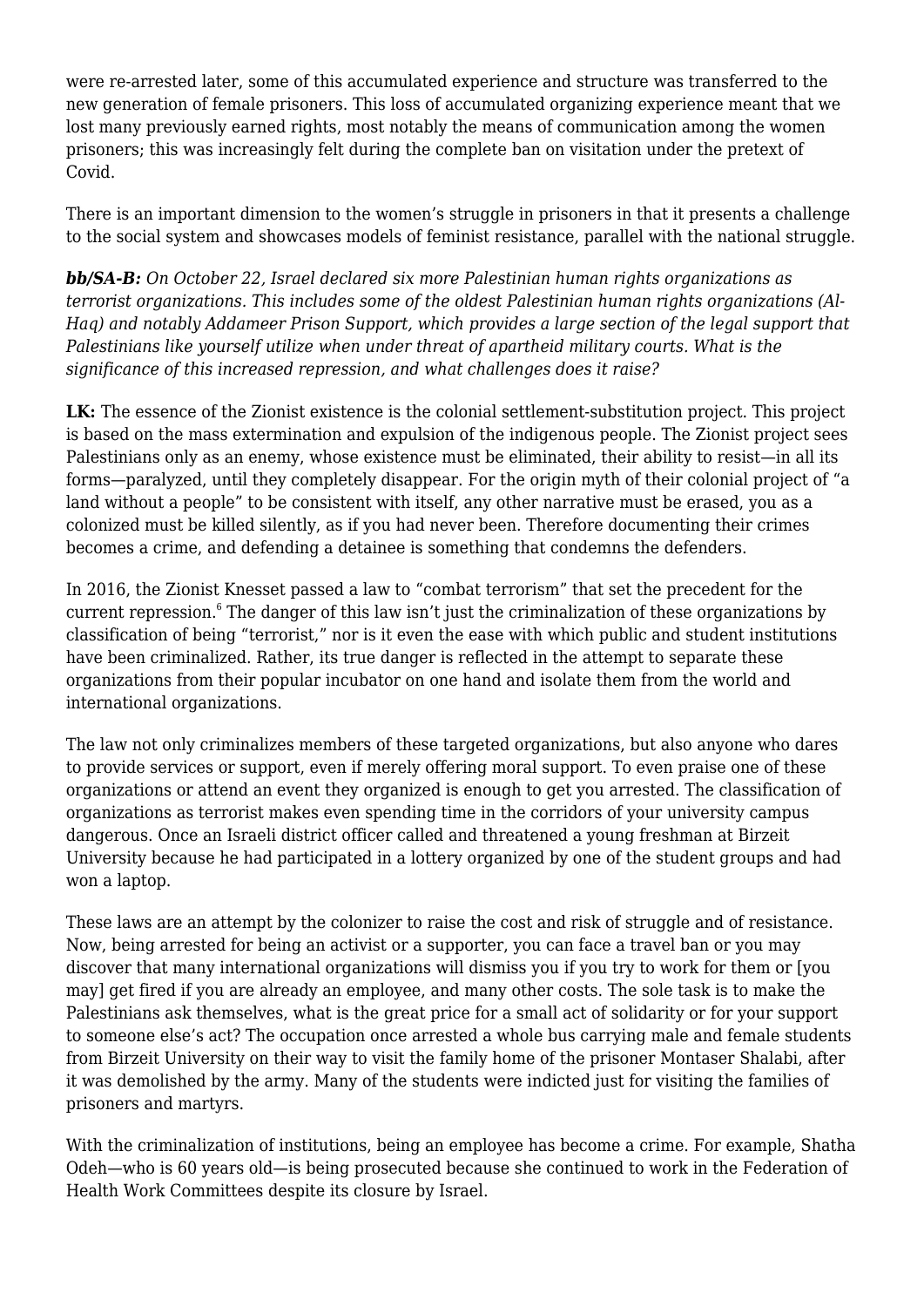The second function of this criminalization is to isolate public institutions and frameworks internationally, to cut financial support and sever relations with world institutions. Juani Rechmawi, a Spanish woman married to a Palestinian, was arrested for fundraising for the Health Work Committees Foundation, which was her job description as an employee.

The Zionist state is not satisfied with declaring the institutions and frameworks terrorist. They also arrest their employees or members, raid and seal their offices, confiscate their equipment, are engaging in an international campaign to prevent support and communication, and threaten everyone who might work with or support them that they will pay the price.

In the absence of any international accountability for the Zionist colonizers, and in light of the blatant support by Western governments—led by the United States—it is easy for our oppressors to label any institution, even if it is a human rights organization with a strong reputation and established international links and relations like Al-Haq, as "terrorist."

The closure of these institutions creates an absence of organizations responsible for documenting human rights violations and of legally defending Palestinian rights, at the local and international levels. For example, Addameer is the only nongovernmental organization that advocates for prisoners without any financial return. The closure of other nonhuman rights institutions, such as health work committees and agricultural work committees, means effectively undermining structures of steadfastness and resilience for the Palestinian people. These organizations provide crucial tools that enable people to survive under the constant threat of the Israeli army and violent settlers. Their resources are particularly needed because most of the recipients of these services live in Area C, areas threatened by confiscation, theft of land and resources, and other arbitrary measures.

Furthermore, the closure of public structures working on the social level with the Palestinian people, such as the Union of Women's Committees, is an attempt to impose reactionary and disruptive positions on women's social and political resistance.

*bb/SA-B: All of this takes place in the wake of the explosion of the Unity Intifada, the complete bankruptcy of the PA, the continual normalization of Arab states' relations with settler-colonial Israel, and the looming possible annexation of the West Bank by the occupier. What do you see as the current state of the Palestinian struggle? What role do you think the international left and student organizations should play in building solidarity?*

LK: Palestinian fragmentation is not limited to internal political divisions, but extends also to geographic divisions that affect all segments of the Palestinian people, Gaza, the West Bank, the territories seized by Israel in 1948, and diasporas, in addition to a sharp class division that is the product of "economic peace" projects. Because of these conditions, a true collective and inclusive Palestinian project is absent today, one that is well defined with clear goals and tasks, as it was previously with the PLO.

Moreover, it is clear that after nearly 28 years of Oslo and the Palestinian Authority, even the projects that were meant to turn the Palestinian cause into a managed conflict, and prolong it until it is forgotten, failed miserably. In the coming years, the number of Israeli settlers in the West Bank will reach the number of the indigenous Palestinian population there. This means that the form of confrontation will differ, and it will turn into a face-to-face confrontation, as we have begun to notice, especially in a city like Jerusalem, this increasing pressure in the West Bank by the occupation projects of land theft and the construction of settlement units, in addition to the violent practices of settlers who continue to encroach on Palestinians' lives and property. But most importantly, by stopping the funding of the Palestinian Authority, the main income source for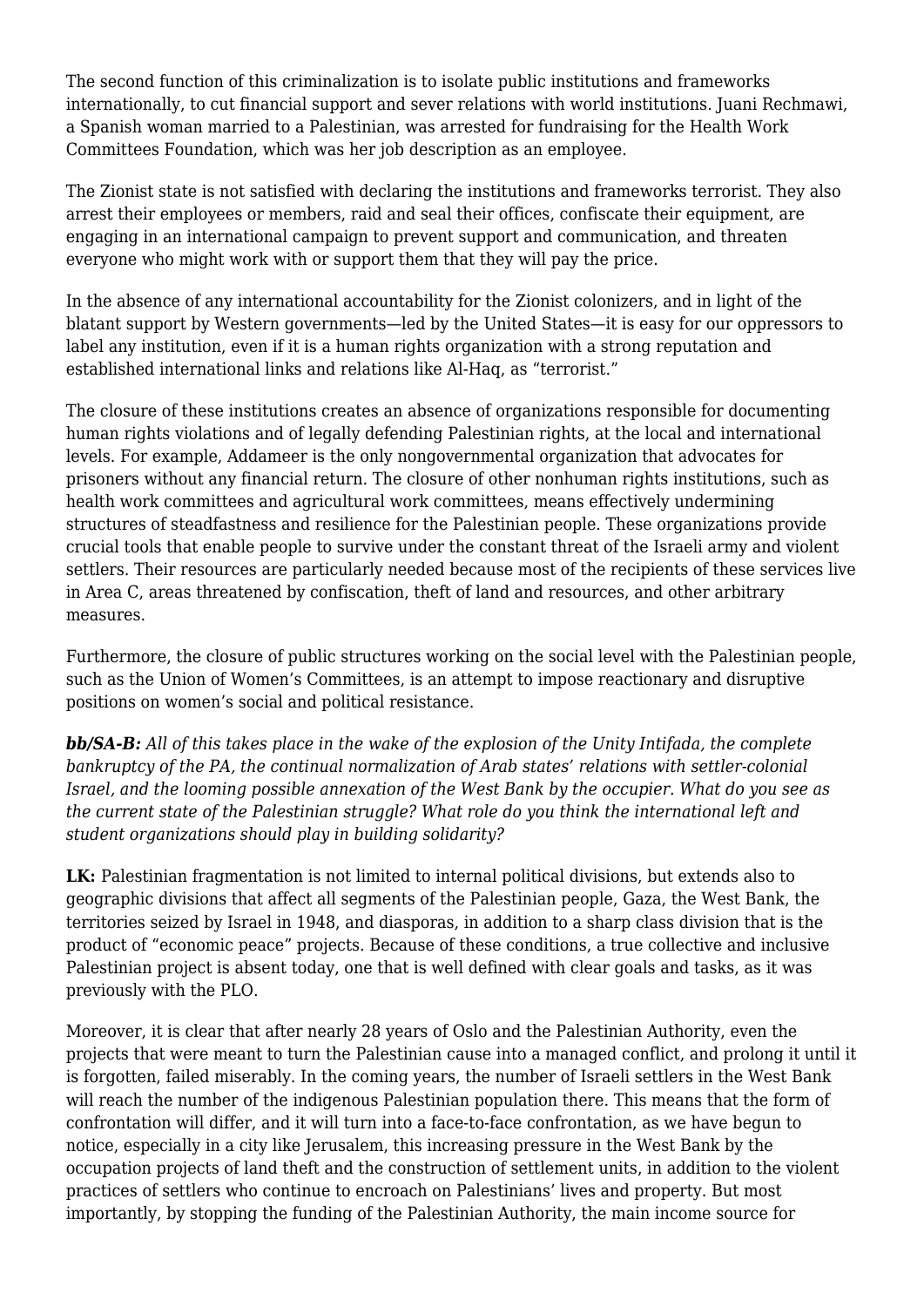families in the West Bank, and the new attack on civil society institutions, all these violent practices threaten to make the situation explode at any moment. The Oslo project was meant to maintain the minimum necessities of life in the West Bank to keep people quiet, but this project failed. Our conflict is an existential struggle; it is impossible to find half-solutions. They want to kill us, and people will not remain silent any longer. They have nothing to lose.

For the Palestinian people as a whole, the events of Saif al-Quds constituted a new awareness, proof that there is a common awareness of the Palestinian people, regardless of the many different contexts. We have proven that we are one people with shared goals that unite us, and that projects of normalization and neutralization have failed.

The need today is to transform this awareness into a working program, into a revitalized Palestinian liberation project and charter. I believe we must reactivate the PLO and its popular frameworks and agree on a liberation program, by integrating all Palestinian frameworks and parties, and reconsidering our existence as a people, as an indigenous anti-colonial liberation movement, necessarily linked to the broader Arab context and to the global struggle of all oppressed peoples of the earth.

At the Arab level, the Arab world is being destroyed, whether through wars, as is happening in Yemen, Iraq, and Syria, or liberal development and economic dependence, as happened in the Gulf States. This makes the normalization process—best exemplified by the Bahrain conference—today an extension of that state of destruction. It helps transform the Zionist entity into a political and economic partner. However, normalization is taking place at the level of governments; the Arab people still see the Zionist entity as an illegitimate one. There is no liberation of Palestine without liberating the region from colonial relations and economic, political, military, and cultural dependency.

The Palestinian issue is not just a local one. As a Palestinian people, we are facing the Zionist entity, which is organically linked to all imperialist interests in the region and the world. This means that the conflict with the Zionist project is not limited to the land of Palestine.

In addition to boycotting Israel in all respects, economically, academically, and culturally, and launching pressure campaigns on governments and their pro-Israel policies, such as arms sales, trade exchange, or policies that adopt the Israeli discourse, we see that fighting injustice and oppression anywhere is part of our struggle against Israel. It is blatantly clear that Israel is not only the product of imperialist interests and the protector of its influence in the global south, but it also actively contributes to supporting oppression around the world. Israel is a laboratory for weapons, surveillance, and military technologies, which it exports to oppressive governments around the world.

## Notes

1. "Contact points" refers to protests that focus on places where the Israeli occupation is present in the West Bank: road blocks, check points, etc.

2. Saif al-Quds—the "sword of Jerusalem" battle—is a term used describe the events of Israeli bombardment and Palestinian resistance in May-June 2021, also known as the Unity Intifada.

3. Palestinian companies that have business relationships with Israel.

4. Basil al-Araj was assassinated by Israel in 2017. It is broadly believed that the PA was complicit in his killing. The PA continued to try al-Araj after his death, despite popular outcry.